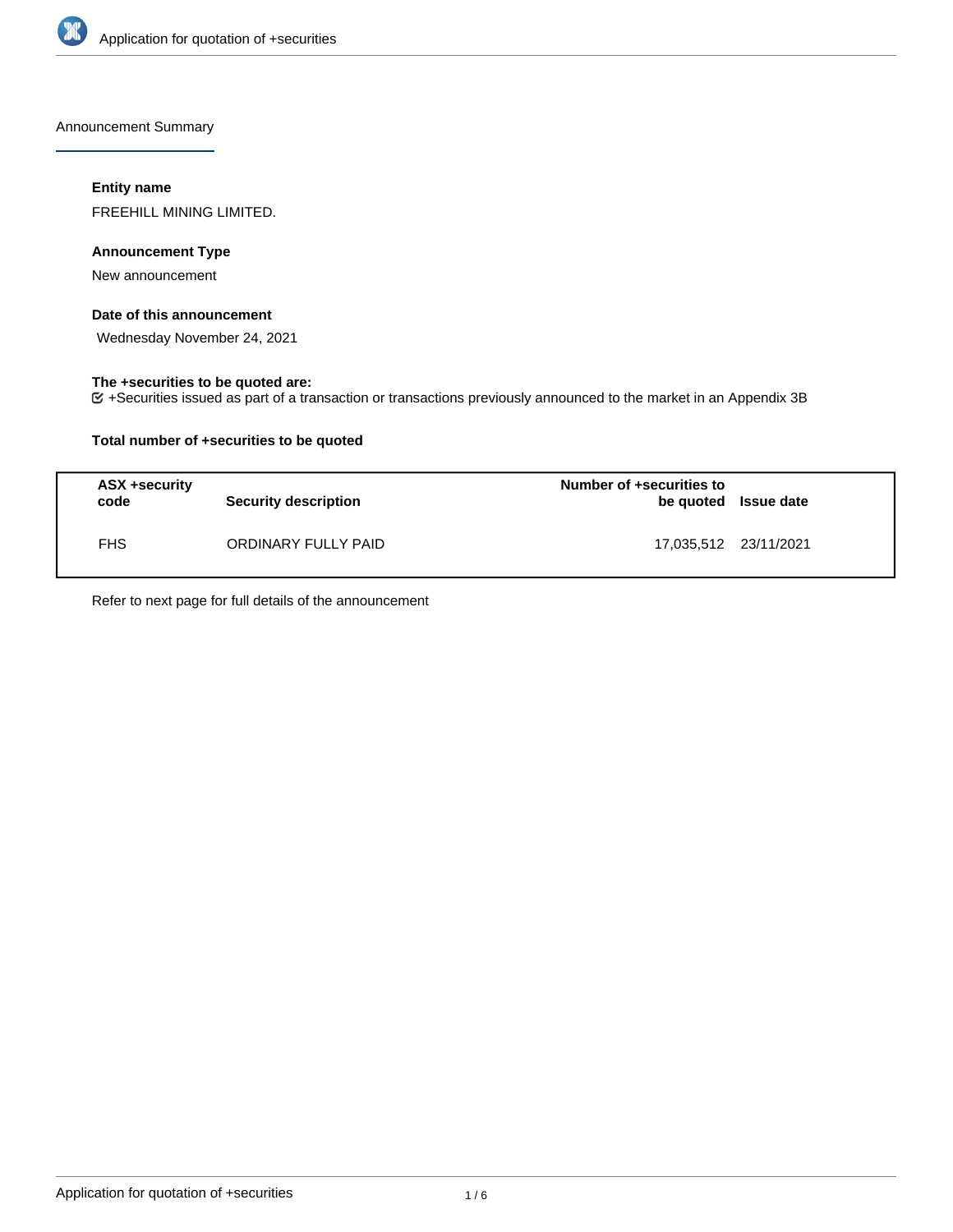

Part 1 - Entity and announcement details

## **1.1 Name of entity**

FREEHILL MINING LIMITED.

We (the entity named above) apply for +quotation of the following +securities and agree to the matters set out in Appendix 2A of the ASX Listing Rules.

**1.2 Registered number type** ABN

**Registration number** 27091608025

**1.3 ASX issuer code** FHS

**1.4 The announcement is**

New announcement

#### **1.5 Date of this announcement**

24/11/2021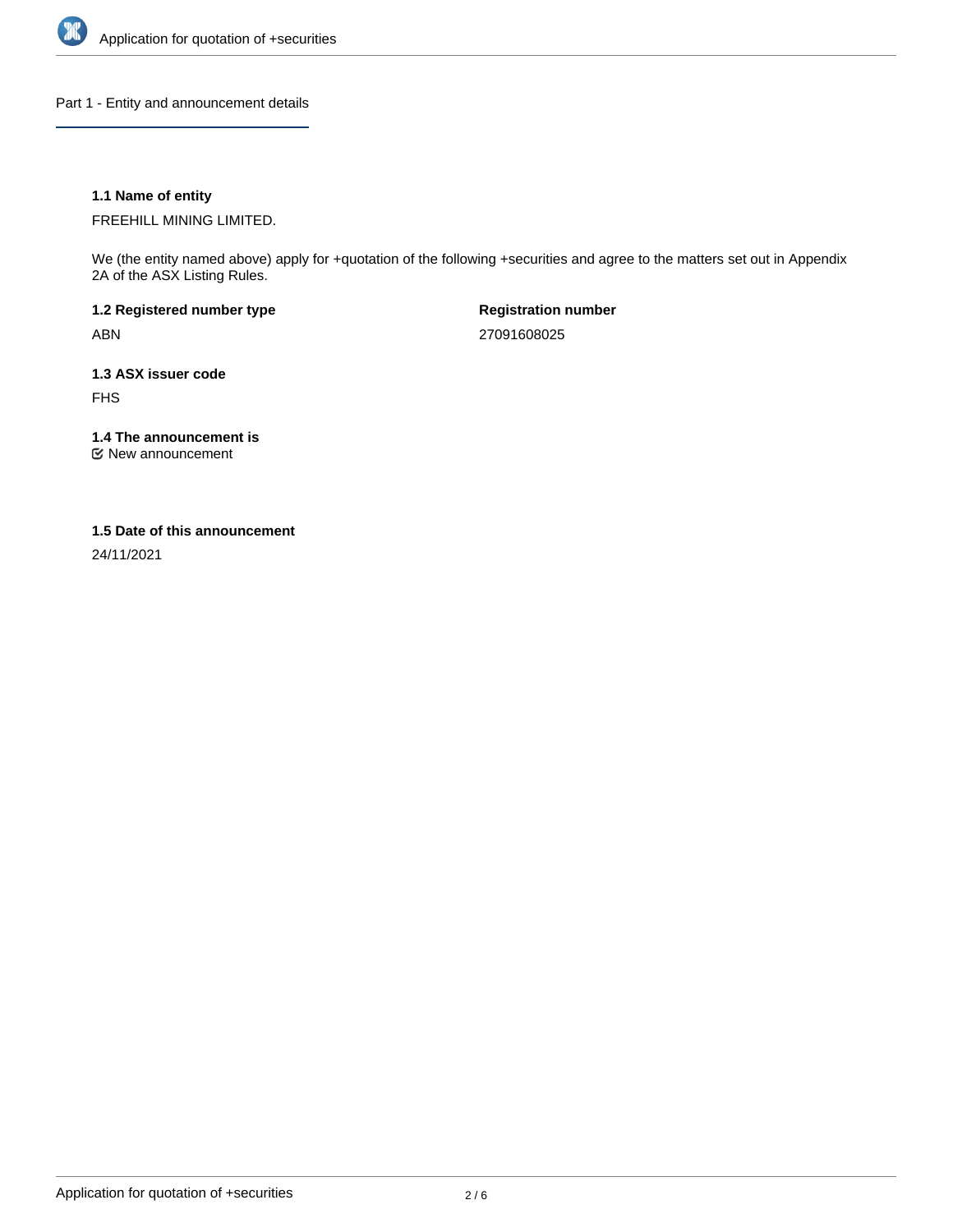

# Part 2 - Type of Issue

## **2.1 The +securities to be quoted are:**

+Securities issued as part of a transaction or transactions previously announced to the market in an Appendix 3B

#### **Previous Appendix 3B details:**

| <b>Announcement Date and</b><br>Time | <b>Announcement Title</b>                          | Selected Appendix 3B to submit quotation<br>reauest |  |
|--------------------------------------|----------------------------------------------------|-----------------------------------------------------|--|
| 21-Oct-2021 14:01                    | New - Proposed issue of securities -<br><b>FHS</b> | A placement or other type of issue                  |  |

**2.3a.2 Are there any further issues of +securities yet to take place to complete the transaction(s) referred to in the Appendix 3B?** No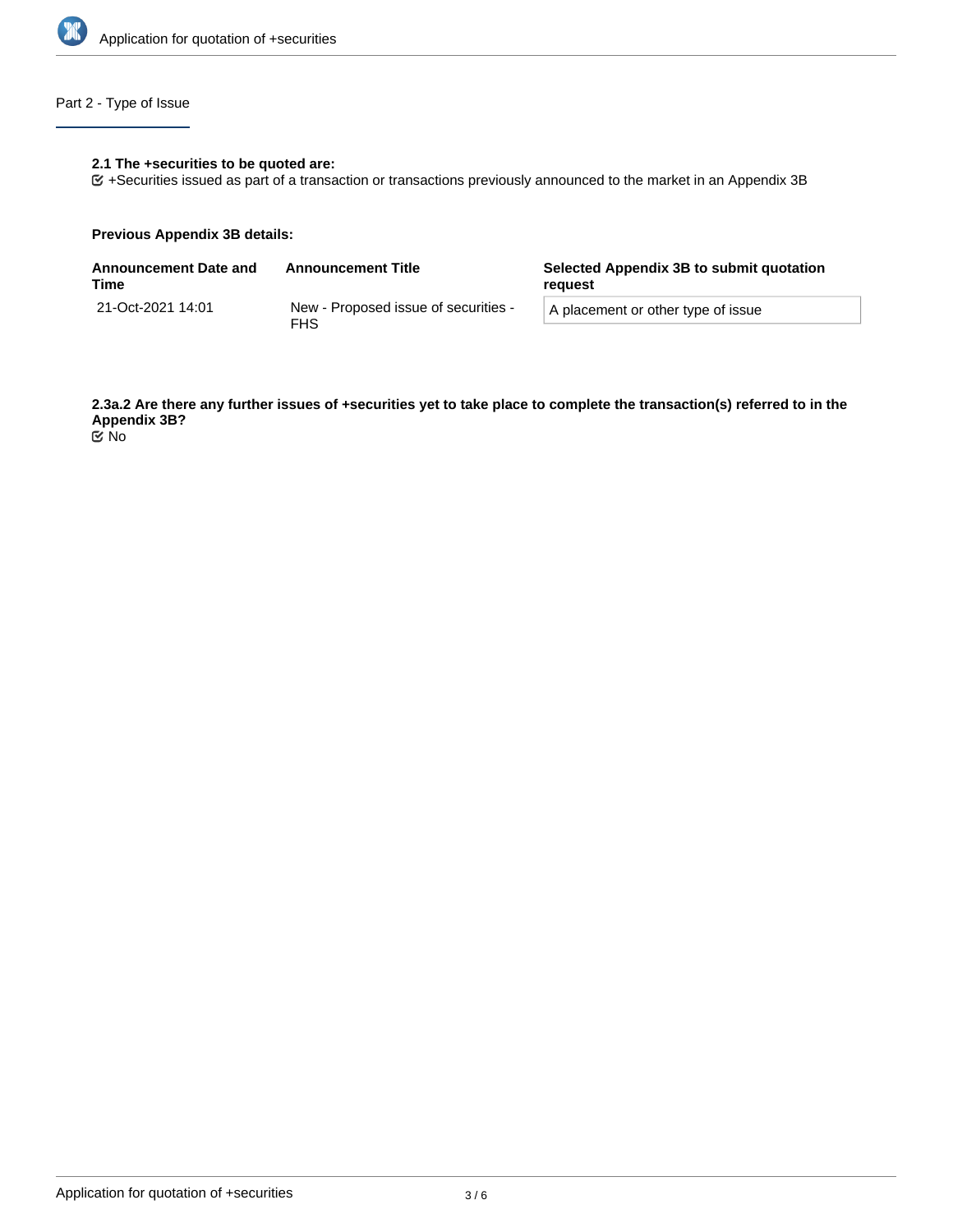

Part 3A - number and type of +securities to be quoted where issue has previously been notified to ASX in an Appendix 3B

#### Placement Details

**ASX +security code and description**

FHS : ORDINARY FULLY PAID

**Issue date** 23/11/2021

Distribution Schedule

**Provide a distribution schedule for the new +securities according to the categories set out in the left hand column including the number of recipients and the total percentage of the new +securities held by the recipients in each category.**

| Number of +securities held | <b>Number of holders</b> | Total percentage of +securities held<br>For example, to enter a value of 50%<br>please input as 50.00 |
|----------------------------|--------------------------|-------------------------------------------------------------------------------------------------------|
| $1 - 1,000$                |                          | %                                                                                                     |
| $1,001 - 5,000$            |                          | $\%$                                                                                                  |
| $5,001 - 10,000$           |                          | %                                                                                                     |
| 10,001 - 100,000           |                          | $\%$                                                                                                  |
| 100,001 and over           |                          | $\%$                                                                                                  |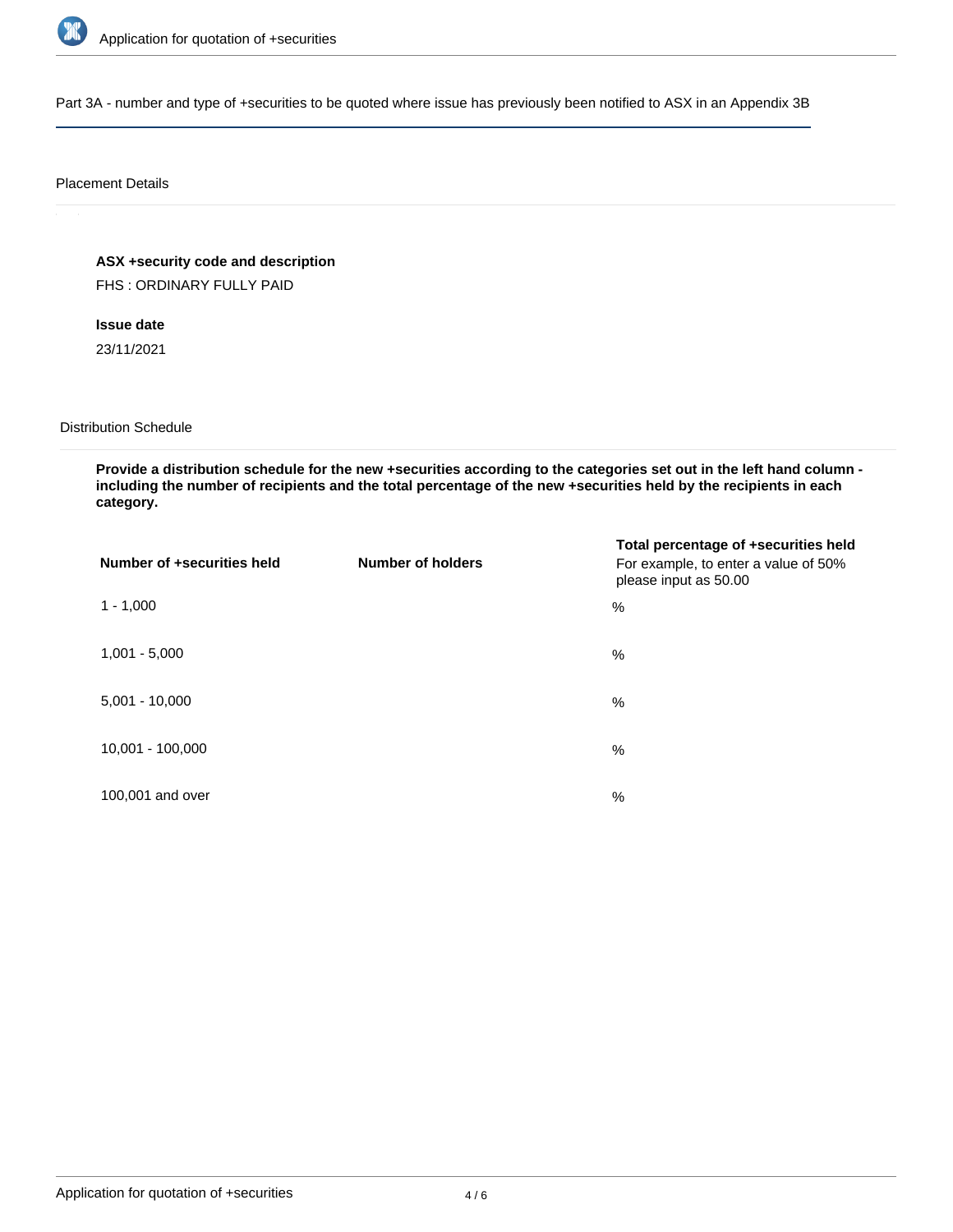

Issue details

| Number of +securities to be quoted<br>17,035,512                                      |                                        |  |  |  |
|---------------------------------------------------------------------------------------|----------------------------------------|--|--|--|
| Are the +securities being issued for a cash consideration?<br>$\mathfrak C$ Yes       |                                        |  |  |  |
| In what currency is the cash consideration being paid?                                | What is the issue price per +security? |  |  |  |
| AUD - Australian Dollar                                                               | AUD 0.02500000                         |  |  |  |
| Any other information the entity wishes to provide about the +securities to be quoted |                                        |  |  |  |
| Issue to underwriter of exercise of FHSO options.                                     |                                        |  |  |  |